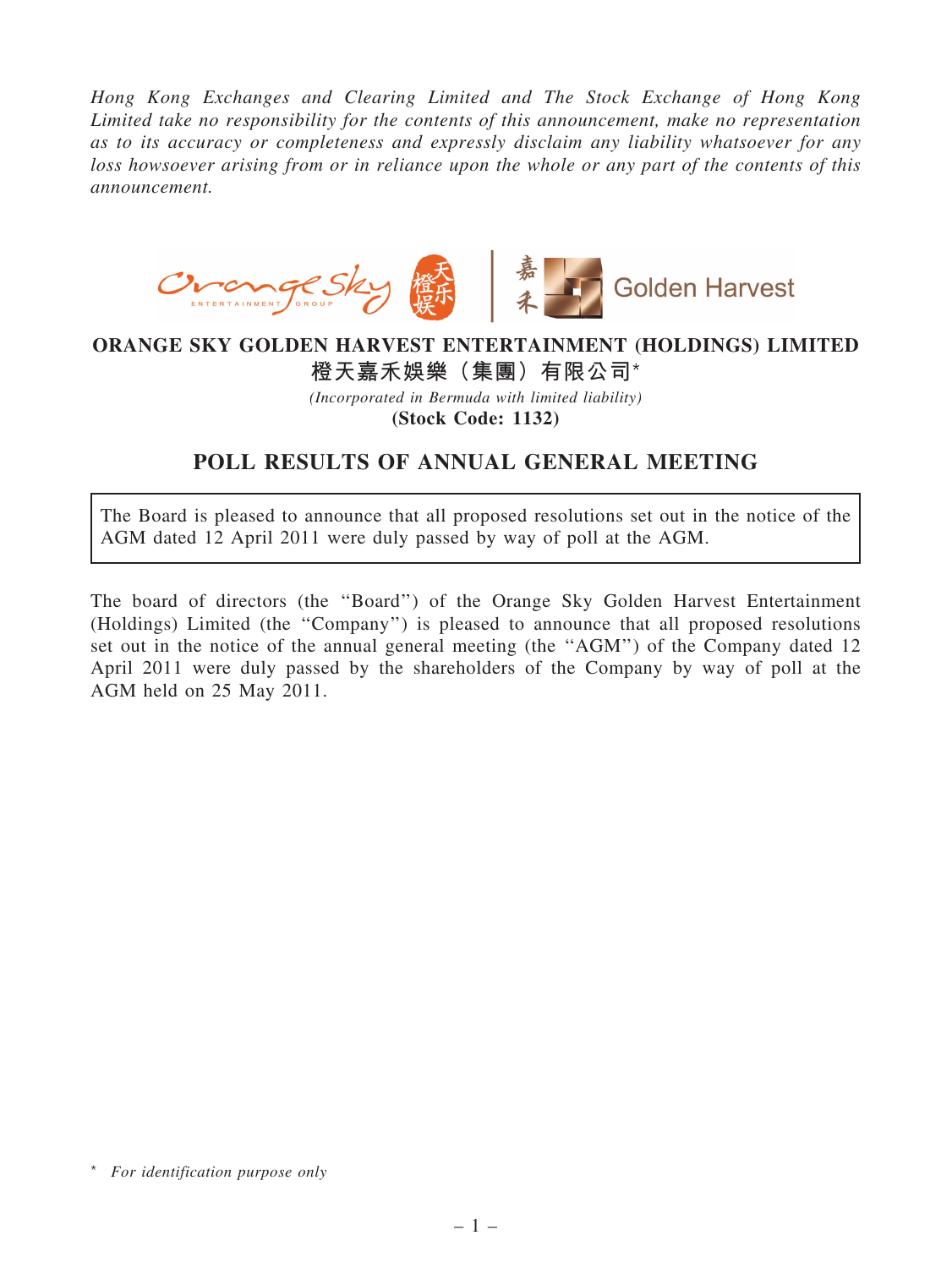Tricor Tengis Limited, the Company's branch share registrar and transfer office in Hong Kong, acted as the scrutineer at the AGM for vote-taking. The poll results of all resolutions proposed at the AGM are as follows:

| <b>Ordinary Resolutions</b> |                                                                                                                                                                                                                                                                                                                                                                                                                                        | No. of votes $(\% )$         |                           | Total no. of  |
|-----------------------------|----------------------------------------------------------------------------------------------------------------------------------------------------------------------------------------------------------------------------------------------------------------------------------------------------------------------------------------------------------------------------------------------------------------------------------------|------------------------------|---------------------------|---------------|
|                             |                                                                                                                                                                                                                                                                                                                                                                                                                                        | For                          | <b>Against</b>            | votes cast    |
| 1.                          | To receive and adopt the audited financial<br>of the Company<br>statements<br>and<br>its<br>subsidiaries and the reports of the directors<br>of the Company (the "Director(s)") and<br>auditors of the Company for the year ended<br>31 December 2010.                                                                                                                                                                                 | 1,511,230,308<br>$(100\%)$   | $\theta$<br>$(0\%)$       | 1,511,230,308 |
| 2.                          | To re-elect Mr. Li Pei Sen as<br>(i)<br>an<br>executive Director                                                                                                                                                                                                                                                                                                                                                                       | 1,511,125,308<br>$(99.99\%)$ | 105,000<br>$(0.01\%)$     | 1,511,230,308 |
|                             | To re-elect Mr. Tan Boon Pin Simon<br>(ii)<br>as an executive Director                                                                                                                                                                                                                                                                                                                                                                 | 1,511,125,308<br>$(99.99\%)$ | 105,000<br>$(0.01\%)$     | 1,511,230,308 |
|                             | (iii) To re-elect Ms. Wu Keyan as an<br>executive Director                                                                                                                                                                                                                                                                                                                                                                             | 1,511,125,308<br>$(99.99\%)$ | 105,000<br>$(0.01\%)$     | 1,511,230,308 |
|                             | $(iv)$ To re-elect<br>Mr.<br>Huang Shao-Hua<br>George<br>independent<br>as<br>non-<br>an<br>executive Director                                                                                                                                                                                                                                                                                                                         | 1,511,230,308<br>$(100\%)$   | $\overline{0}$<br>$(0\%)$ | 1,511,230,308 |
|                             | To re-elect Mr. Leung Man Kit as an<br>(v)<br>independent non-executive Director                                                                                                                                                                                                                                                                                                                                                       | 1,511,230,308<br>$(100\%)$   | $\overline{0}$<br>$(0\%)$ | 1,511,230,308 |
|                             | (vi) To authorize the Board of Directors to<br>fix the Directors' remuneration                                                                                                                                                                                                                                                                                                                                                         | 1,510,760,308<br>(99.97%)    | 470,000<br>$(0.03\%)$     | 1,511,230,308 |
| 3.                          | To re-appoint Messrs. KPMG as auditors of<br>the Company and to authorise the Board of<br>Directors to fix their remuneration.                                                                                                                                                                                                                                                                                                         | 1,511,230,308<br>$(100\%)$   | $\overline{0}$<br>$(0\%)$ | 1,511,230,308 |
| <b>Special Business</b>     |                                                                                                                                                                                                                                                                                                                                                                                                                                        |                              |                           |               |
| 4.                          | To grant a general mandate to the Directors<br>to allot, issue and deal with additional<br>shares of the Company not exceeding 20%<br>of the issued share capital of the Company<br>as at the date of passing such resolution.                                                                                                                                                                                                         | 1,496,831,720<br>(99.15%)    | 12,898,588<br>$(0.85\%)$  | 1,509,730,308 |
| 5.                          | To grant a general mandate to the Directors<br>to repurchase shares in the capital of the<br>Company representing up to $10\%$ of its<br>issued share capital as at the date of<br>passing such resolution.                                                                                                                                                                                                                            | 1,511,230,308<br>$(100\%)$   | $\overline{0}$<br>$(0\%)$ | 1,511,230,308 |
| 6.                          | To extend the general mandate granted to<br>the Directors to allot, issue or deal with<br>shares of the Company by the number of<br>shares repurchased under resolution 5.                                                                                                                                                                                                                                                             | 1,497,756,720<br>$(99.11\%)$ | 13,473,588<br>$(0.89\%)$  | 1,511,230,308 |
| 7.                          | To<br>refreshment<br><sub>of</sub><br>the<br>the<br>approve<br>of<br>of<br>number<br>shares<br>the<br>maximum<br>Company that may be issued upon exercise<br>of options to be granted under the share<br>option scheme adopted by the Company on<br>11 November 2009 and any other schemes<br>of the Company which shall not exceed<br>10% of the issued share capital of the<br>Company as at the date of passing such<br>resolution. | 1,500,326,720<br>(99.28%)    | 10,903,588<br>$(0.72\%)$  | 1,511,230,308 |